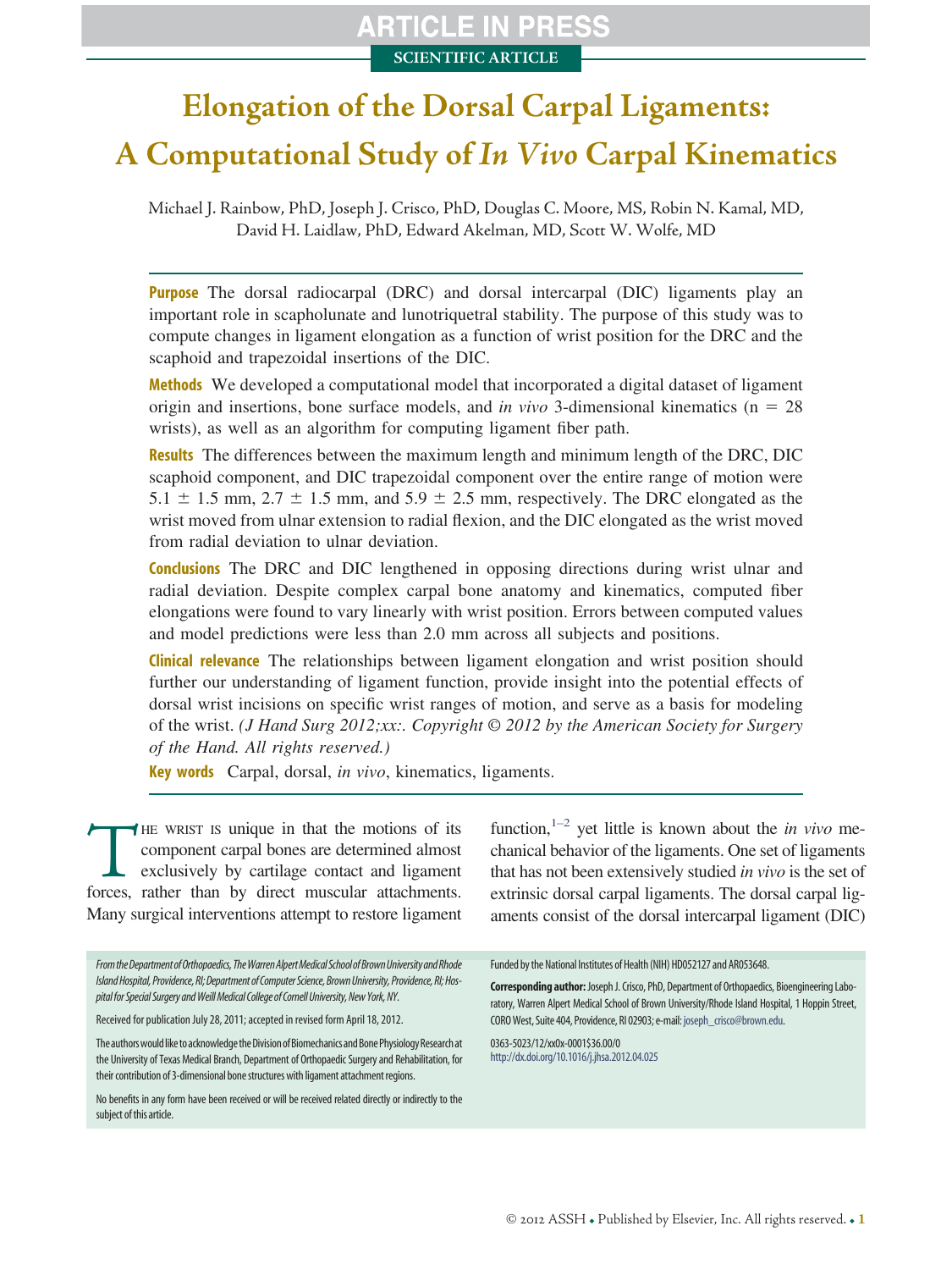and the dorsal radiocarpal  $(DRC)$  ligament,<sup>3</sup> which together form a lateral V shape, originating on the triquetrum and inserting on the scaphoid, and originating on the radius and inserting on the triquetrum, respectively. Although these ligaments have been characterized as less substantive than their volar counterparts, $4$  recent studies have suggested that they play an important role in scapholunate stability and lunotriquetral stability. $5-7$ 

Determining how a ligament elongates as a function of wrist position is a crucial step in understanding ligament function. Much of the previous work on carpal ligaments has focused on mechanical testing and anatomical descriptions of the ligaments and their origin and insertion sites. $3-4,6,8-9$  Measuring ligament length changes as a function of wrist position in living subjects is a challenge because current imaging modalities are limited in their ability to simultaneously resolve bone surfaces, kinematics, and soft tissue morphology. The current state of the art for *in vivo* imaging of the carpal ligaments is limited to identification of major ligaments and pathological conditions.<sup>10,11</sup>

Computational models can be powerful tools for evaluating wrist kinematics and ligament function. These models have previously provided insights into pathology of the distal radioulnar joint.<sup>12</sup> In addition, they have determined which wrist motions are likely to cause the carpal ligaments to become taut.<sup>13–14</sup> The elongation of the DRC and DIC ligaments have been previously studied along specific paths of ulnar-radial deviation  $(UR)^{15}$  and a dart thrower's path<sup>16</sup> using this approach. The purpose of this study was to determine the relationship between fiber elongation and wrist position of these 2 important dorsal carpal ligaments through the full range of wrist motion.

#### **METHODS**

#### **Carpal bone surfaces and kinematics**

After institutional review board approval and informed consent, computed tomography images of both wrists of 8 healthy men (mean age, 24 y; range, 22–26 y) and 6 healthy women (mean age, 25 y; range, 21–28 y) were taken in 9 wrist positions as part of another study.<sup>17</sup> The right and left wrists were scanned simultaneously using a GE HiSpeed Advantage computed tomography scanner (GE Healthcare Technologies, Waukesha, Wisconsin) with settings of 120 kVP and 80 mAs, in plane resolution of  $0.9 \times 0.9$  mm<sup>2</sup>, and slice thickness of 1.0 mm. Digital bone surface models for each subject were obtained through segmentation of the computed tomography volumes (Analyze, Mayo Clinic Foundation, Rochester, MN) and tessellation using

Geomagic Studio (Raindrop Geomagic, Research Triangle Park, NC). Kinematic transformations from the neutral wrist position to the remaining positions were calculated using a previously reported, markerless bone registration technique.<sup>18-19</sup> Briefly, the technique first identified tissue-classified voxels associated with the segmented point cloud of each carpal bone in the neutral position, and then the algorithm optimized the fit between the neutral position voxels and voxels in each subsequent scan, computing the change in bone posture with sub-voxel accuracy.<sup>19</sup> Actual wrist position was defined by the position of the capitate with respect to the radius.<sup>20</sup> The targeted wrist positions of neutral, 40° flexion (F),  $40^{\circ}$  extension (E),  $10^{\circ}$  radial deviation (R), 30° ulnar deviation (U), and the combined motions of 40° E and 30° U, 40° F and 30° U, 40° E and 10° R, and 40° F and 10° R resulted in a range of wrist motion for all subjects of 34° F to 62° E and 35° U to 27° R. The actual range of wrist motion per subject was  $29^{\circ} \pm 6^{\circ}$ ulnar radial deviationUR and  $69^{\circ} \pm 8^{\circ}$  flexion–extension  $(FE)$ .<sup>17</sup>

#### **Selection of ligament insertion regions**

The DRC and DIC ligaments insert on multiple bones and interdigitate with other ligaments. Only the largest portions of the DRC and DIC ligaments with insertion areas greater than 4 mm<sup>2</sup> were modeled in the present study. $21$  These included the main band of the DRC ligament, which originates on the dorsal medial ridge of the radius, passes over the lunate, and inserts onto the dorsal pole of the triquetrum. They also included the main bundles of the DIC ligament, which originate on the dorsal pole of the triquetrum and pass over the hamate, lunate, and capitate to insert onto the dorsal ridge of the scaphoid  $(DIC<sub>S</sub>)$  and the dorsal aspect of the trapezoid ( $\text{DIC}_{\text{T}}$ ).<sup>3</sup> These attachments of the DRC,  $DIC<sub>S</sub>$ , and  $DIC<sub>T</sub>$  ligaments have been reported to be present in 100%, 97%, and 42% of people, respectively.<sup>6</sup> The regions of insertion were mapped to each subject's bone surface model using a template created in a previous study through careful digitization of insertion sites on cadaver bones, which were then registered to the corresponding bone surface model. $^{22}$  Insertion site mapping was performed manually using Geomagic Studio, with both models opened simultaneously for visual comparison [\(Fig. 1\)](#page-2-0).

#### **Ligament fiber generation**

Fibers for all 3 ligaments (DRC,  $DIC_{S}$ , and  $DIC_{T}$ ) were modeled as paths of points that traversed the shortest possible distance between insertion sites, with the constraint that the bone surface models were not penetrated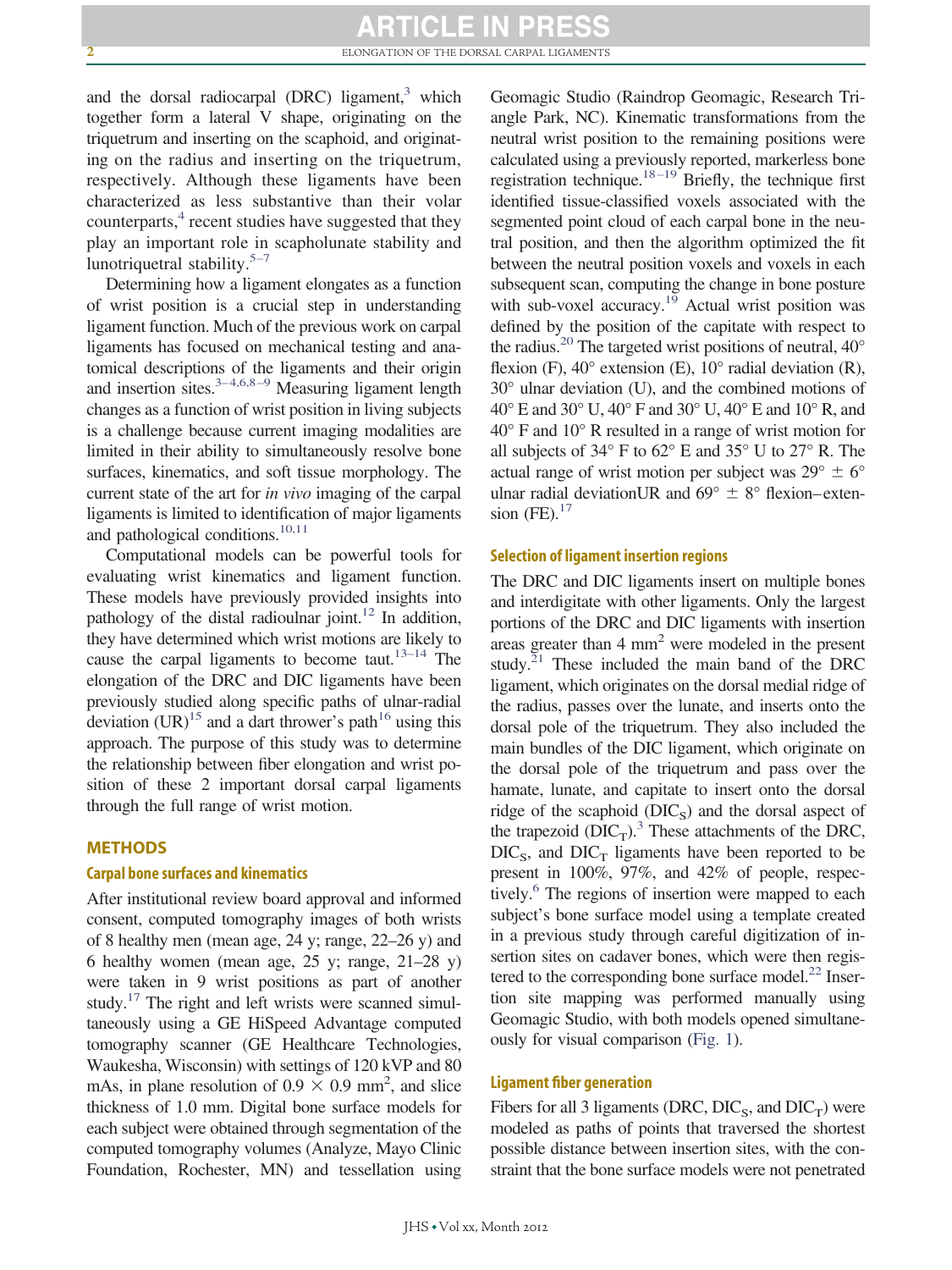# ELONGATION OF THE DORSAL CARPAL LIGAMENTS **3**

# **Template Bone Surface Models**



<span id="page-2-0"></span>**FIGURE 1:** The template<sup>22</sup> insertion bone surface model (top) with points representing the insertion regions for the DRC (blue),  $DIC<sub>S</sub>$  (red), and  $DIC<sub>T</sub>$  (green), and a representative subject's bone surface model (bottom) with polygons selected to match the template insertion regions. The points on the subject's triquetrum represent the 3 fibers analyzed: the most proximal point located on the perimeter, the most distal point, and a point in the center of the insertion region.

[\(Fig. 2\)](#page-3-0). $^{23}$  Each fiber contained 40 discrete points (39) segments), and the length of each ligament fiber at each wrist position was defined as the distance along its path. A central fiber was defined between the central points of corresponding attachment regions. Two additional fibers were also defined, using the most proximal and distal aspects of the triquetrum insertion region. The fibers were roughly parallel to the central fiber based on previous qualitative studies that showed that individual fibers were primarily aligned with the course of the ligament. $8,24$  The paths and lengths of the central, proximal, and distal fibers were computed for each subject in each of the 9 widely distributed wrist positions. The total excursion of each ligament fiber was defined as the difference between its minimum and maximum length across all 9 wrist positions.

### **Analysis**

We evaluated the relationship between fiber length and wrist position using hierarchical linear modeling (HLM). Hierarchical linear modeling can be conceptualized as a set of subject-specific, best-fit planes fit to

the wrist position and fiber length data, with wrist position as the independent variable and fiber length as the dependent variable. The length of each fiber at the neutral position ( $0^{\circ}$  FE and  $0^{\circ}$  UR) was used to define the intercept of the model. The coefficients of the bestfit model, termed *elongation rates*, reflect the change in fiber length per change in wrist position. The HLM evaluated the model parameters using a hierarchy of 3 levels. The first level contained the central, proximal, and distal fibers within each ligament; the second contained each ligament within a subject's wrist; and the third contained all wrists within the study population. The HLM used residual estimation of maximum likelihood to simultaneously evaluate ligament lengths at each level of the hierarchy, as well as the interactions between levels and within each level. $25$ 

The fidelity of the HLM was reported in terms of the root-mean-squared error between the ligament lengths computed from the *in vivo* data set and the lengths estimated by the HLM. The HLM was used to determine the elongation rate along 4 specific paths of wrist motion: pure FE (with UR set to  $0^{\circ}$ ), pure UR (with FE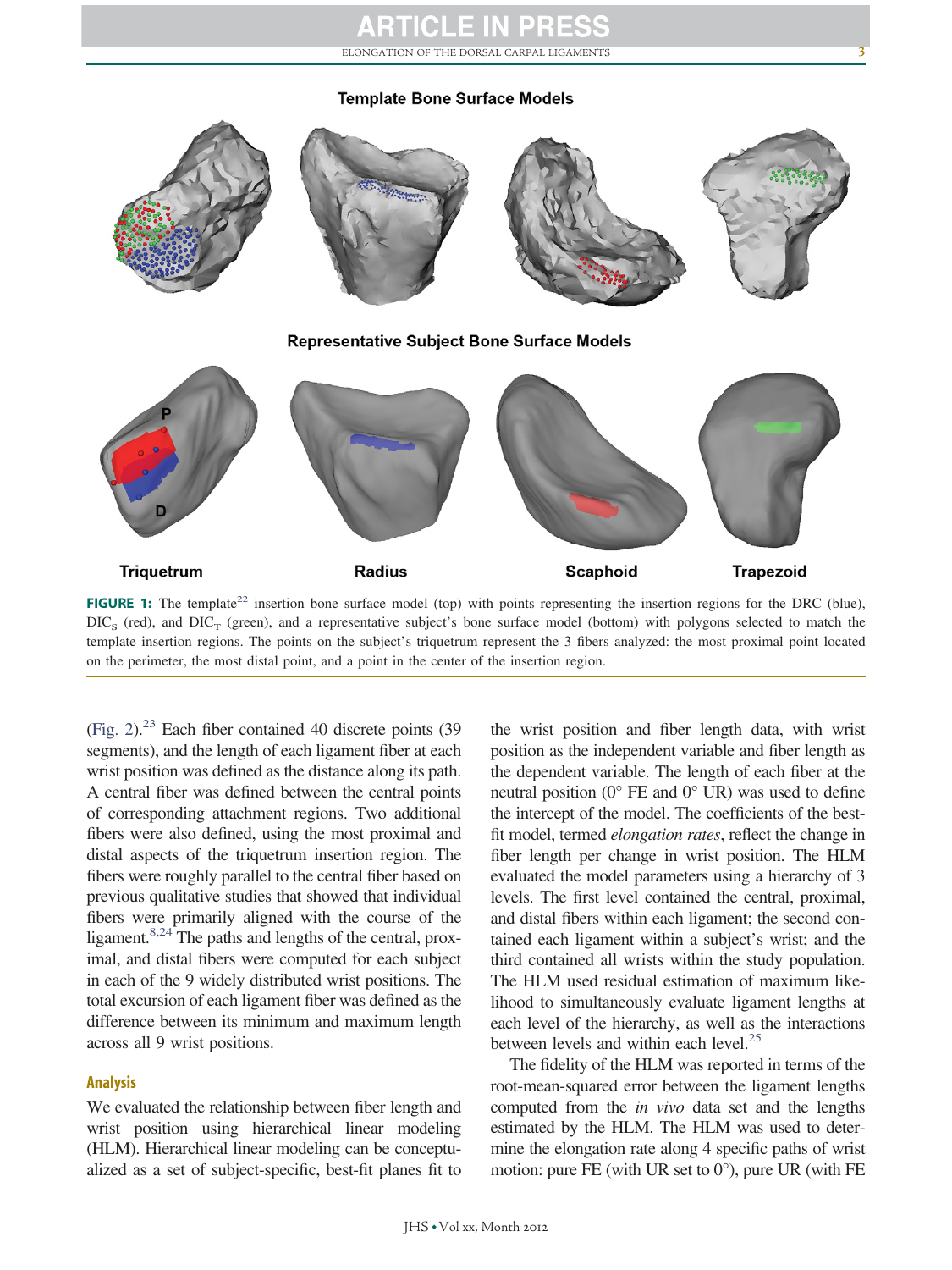# CLE IN

**4** ELONGATION OF THE DORSAL CARPAL LIGAMENTS



Proximal

<span id="page-3-0"></span>**FIGURE 2:** Right wrist, dorsal view. The proximal, central, and distal fibers of the DRC (blue),  $DIC_S$  (red), and  $DIC_T$ (green) of a subject in a slightly extended wrist position. TPM, trapezium; TPD, trapezoid; CAP, capitate; HAM, hamate; SCA, scaphoid; TRQ, triquetrum; LUN, lunate; RAD, radius; ULN, ulna.

set to  $0^{\circ}$ ), the dart thrower's path (radial extension to ulnar flexion), and the anti-dart thrower's path (ulnar extension to radial flexion). The dart thrower's and anti-dart thrower's paths were oriented 45° to the FE and UR paths and passed through 0° FE and 0° UR. The HLM model tested which paths of wrist motion significantly lengthened each ligament. The HLM determined whether the fibers within a ligament had significantly different elongation rates. The threshold for statistical significance was set *a priori* at  $P \leq .05$ . The HLM also predicted which paths of wrist motion minimized the elongation rate. In other words, it identified the paths of wrist motion in which the fiber length was constant. These minimal paths were reported for each ligament in terms of degrees of FE per degree of UR.

### **RESULTS**

There were no statistically significant differences in elongation rates between the central, distal, and proximal fibers within each ligament as the wrist moved through its range of motion. Therefore, the results are reported at the ligament level. The mean total excursions were 5.1  $\pm$  1.5 mm for the DRC ligament, 2.7  $\pm$ 1.5 mm for the DIC<sub>S</sub> ligament, and  $5.9 \pm 2.5$  mm for



<span id="page-3-1"></span>**FIGURE 3:** Neutral fiber length versus the cube root of the capitate's volume. The neutral fiber length increased significantly with increasing wrist size as measured by capitate volume  $(P \leq$ .05). This size effect is accounted for by the hierarchical linear model, as it models length changes from neutral of each subject.

the  $DIC<sub>T</sub>$  ligament. The average neutral lengths estimated by the HLM were  $16.1 \pm 3.7$  mm,  $21.8 \pm 4.2$ mm, and  $26.0 \pm 4.2$ mm, for the DRC, DIC<sub>S</sub>, and DIC<sub>T</sub> ligaments, respectively. Neutral fiber length of each ligament was found to increase significantly  $(P < .05)$ with an increase in size of the subject's capitate [\(Fig. 3\)](#page-3-1).

Fiber length varied linearly with wrist position for the DRC,  $DIC_S$ , and  $DIC_T$  ligaments, as reflected in low root-mean-squared errors between the computed and HLM-estimated fiber lengths, which were 1.0 mm, 1.8 mm, and 1.2 mm for the DRC,  $DIC_{S}$ , and  $DIC_{T}$ ligaments, respectively.

#### **Ulnar-radial deviation**

The DRC ligament significantly lengthened during radial deviation ( $P < .001$ ), whereas the DIC<sub>S</sub> and DIC<sub>T</sub> ligaments significantly lengthened with wrist ulnar deviation  $(P < .001)$  [\(Fig. 4A](#page-4-0)–B). The elongation rate of the DRC ligament was  $0.078 \pm 0.009$  mm/degree (standard error of the mean) of wrist radial deviation, whereas the elongation rates of the  $DIC<sub>S</sub>$  and  $DIC<sub>T</sub>$ ligaments were  $0.053 \pm 0.009$  mm/degree and  $0.147 \pm 0.009$ 0.009 mm/degree of wrist ulnar deviation, respectively.

### **Flexion extension**

The DRC ligament lengthened significantly  $(P < .001)$ with flexion, with an elongation rate of  $0.051 \pm 0.003$ mm/degree of wrist flexion [\(Table 1\)](#page-4-1). Neither wrist flexion nor extension lengthened the  $DIC<sub>s</sub>$  ligament  $(P = .37)$ . The DIC<sub>T</sub> ligament lengthened ( $P < .001$ ) with an elongation rate of  $0.023 \pm 0.03$  mm/degree of wrist flexion [\(Fig. 4](#page-4-0) C–D).

#### **Dart thrower's path (wrist radial extension to ulnar flexion)**

The DRC ligament lengthened with an elongation rate of  $0.040 \pm 0.008$  mm/degree of wrist motion along a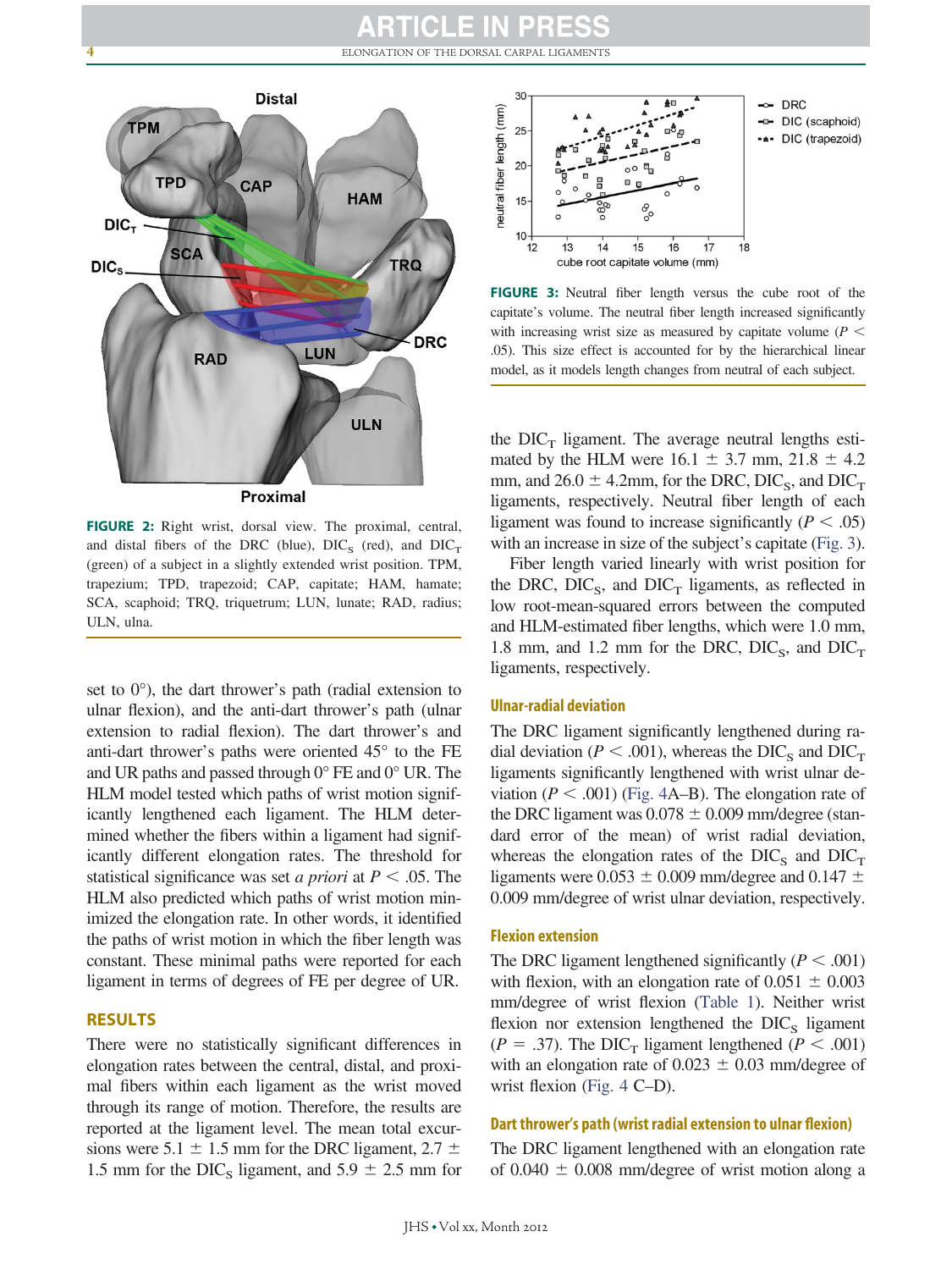



<span id="page-4-0"></span>**FIGURE 4:** Ligament fiber path computed for a representative wrist in **A** radial deviation, **B** ulnar deviation, **C** flexion, and **D** extension. TPD, trapezoid; SCA, scaphoid; TRQ, triquetrum; RAD, radius.

<span id="page-4-1"></span>

| <b>TABLE 1. Ligament Elongation Rates Predicted by Hierarchical Linear Modeling</b> |                      |                 |                                      |                                           |
|-------------------------------------------------------------------------------------|----------------------|-----------------|--------------------------------------|-------------------------------------------|
| Neutral Length (mm)<br>(Standard Error)                                             | $U(+) R(-)$          | $F(+) E(-)$     | $UF(+) RE(-)$ Dart<br>Thrower's Path | $RF(-) UE(+) Anti-Part$<br>Thrower's Path |
| 16.1(0.7)                                                                           | $(-)$ 0.078 (0.009)* | $0.051(0.003)*$ | $(-)$ 0.04 (0.008)*                  | $(-)$ 0.084 (0.004)*                      |
| 22.2(0.8)                                                                           | $0.053(0.009)*$      | 0.001(0.003)    | $0.045(0.008)$ *                     | $0.027(0.004)$ *                          |
| 25.6(0.8)                                                                           | $0.147(0.009)*$      | $0.023(0.003)*$ | $0.137(0.008)*$                      | $0.058(0.004)*$                           |
|                                                                                     |                      |                 |                                      |                                           |

Ligament elongation rates predicted by HLM in the direction of flexion– extension (FE), ulnar radial deviation (UR), the dart thrower's path (radial flexion [RF] to ulnar extension [UE]), and the anti-dart thrower's path (ulnar flexion [UF] to radial extension [RE]). The sign of the elongation rate reflects the direction of motion in which the ligament elongates (eg, a negative value in the  $U(+)R(-)$  field indicates ligament elongation in radial deviation).

 $*P < .001$ .

path from ulnar flexion to radial extension ( $P < .001$ ), which is the reverse of the dart thrower's path. The  $DIC<sub>S</sub>$  and  $DIC<sub>T</sub>$  ligaments lengthened with elongation rates of  $0.045 \pm 0.008$  mm/degree and  $0.137 \pm 0.008$ mm/degree of wrist motion along the normal dart thrower's path, respectively  $(P < .001)$ .

## **Anti-dart thrower's path (ulnar extension to radial flexion)**

The DRC ligament lengthened with an elongation rate of  $0.084 \pm 0.004$  mm/degree of wrist motion along the anti-dart thrower's path  $(P < .001)$ . Fibers of the DIC ligament lengthened with elongation rates of 0.027  $\pm$ 0.004 mm/degree (DIC<sub>S</sub> ligament) and  $0.058 \pm 0.004$  $mm/degree$  (DIC<sub>T</sub> ligament) of wrist motion along a path from radial flexion to ulnar extension ( $P < .001$ ), which is the reverse of the anti-dart thrower's path.

## **Paths of minimal elongation**

The length of the DRC ligament remained constant along a dart thrower's path that had a coupling ratio of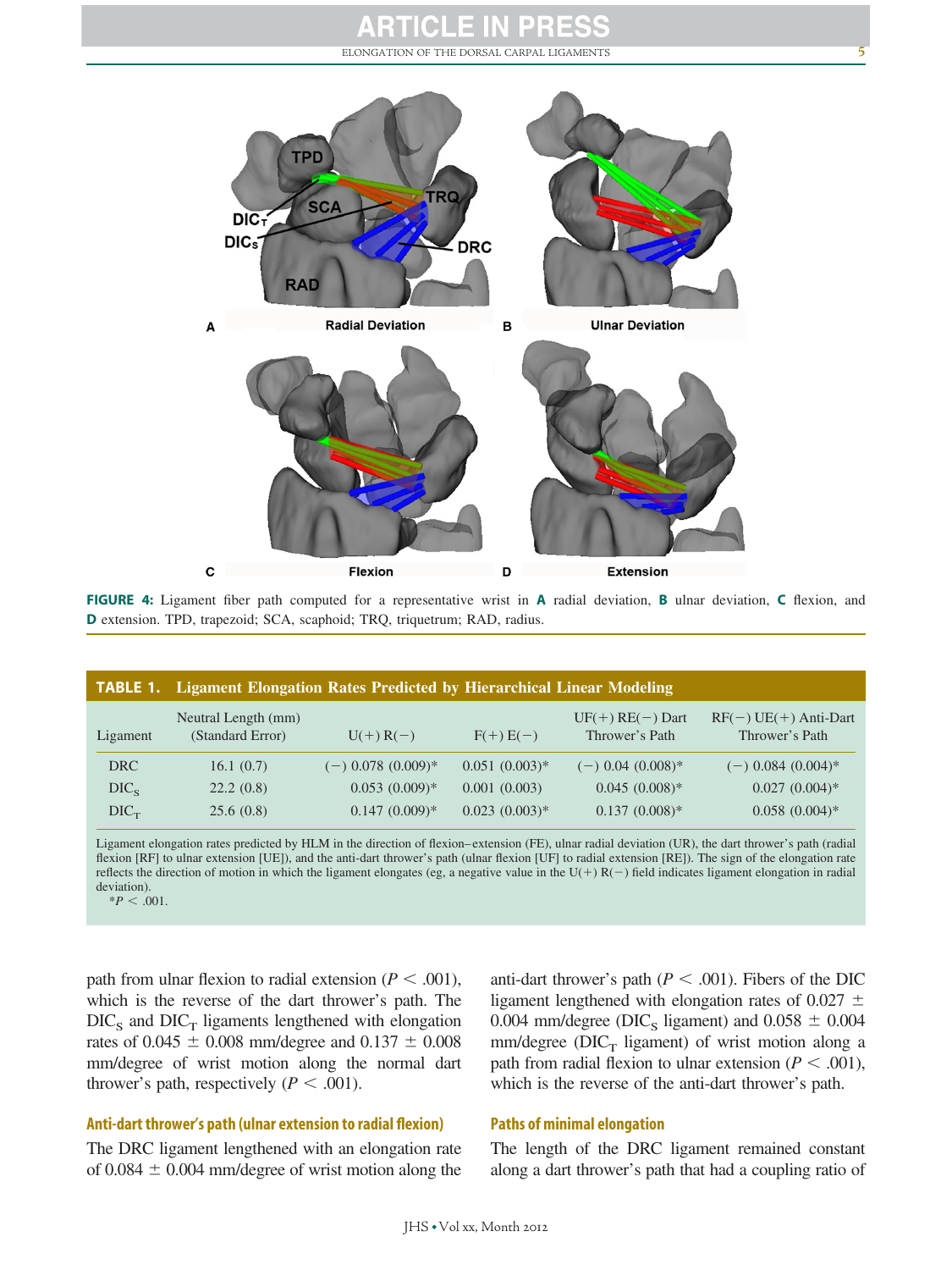$1.5^{\circ}$  of FE for every 1° of UR. The length of the DIC<sub>S</sub> ligament was constant in pure flexion–extension, and the length of the  $\text{DIC}_{\text{T}}$  ligament was constant along a path, with a coupling ratio of 7.1° FE for every 1° UR.

#### **DISCUSSION**

The aim of this study was to expand our understanding of dorsal ligament function using a computational model developed with an *in vivo* carpal kinematics database. Ligaments can prevent extreme joint motion by functioning as checkreins, and they can guide the carpal bones synchronously through the wrist's full range of motion. It has been proposed that a ligament that elongates through a range of motion functions as a checkrein, whereas a ligament that does not lengthen functions as a guide. $26$  Our results suggest that the dorsal carpal ligaments can function differentially, as both checkreins and guides, depending on the direction of wrist motion. In our model, the DIC ligament elongates when the wrist moves toward ulnar deviation, whereas the DRC ligament elongates when the wrist moves toward radial deviation. Accordingly, the DIC and DRC ligaments limit motion at the extremes of ulnar and radial deviation, respectively, acting as checkreins. In contrast, the elongation of the DRC ligament was minimized along a dart thrower's path that had a coupling ratio of 1.5° of FE for every 1° of UR. The length of the  $DIC<sub>S</sub>$  ligament is essentially constant during pure wrist FE, whereas elongation of the  $DIC<sub>T</sub>$ ligament was minimized along a path of FE and slight UR. These paths of minimal elongation would suggest that if the ligament fibers were strained, they could be functioning to guide the carpal bones through these ranges of motion.

When interpreting these data, it is important to note that the length at which a ligament transitions from being slack to generating tensile loads cannot be definitively determined with our methods. A related limitation is that slack ligament lengths were likely included in the HLM model. However, the inclusion of slack lengths in the model does not affect our elongation results because the carpal ligaments transition between slack and taut states in a linear fashion.<sup>27</sup> One final implication of the linear model is that a ligament fiber that elongates when the wrist is moved in a specific direction will shorten by the same amount when the wrist is moved in the exact opposite direction.

The range of elongation and the neutral length of the DIC and DRC ligaments compared well with previous *in vitro* and *in vivo* studies, despite these limitations and large variability between studies. $6,8-9,28$  The neutral length of the DRC and DIC ligaments fell within ranges

 $(14.7–17.7 \text{ mm and } 13.5–40.9 \text{ mm})$  reported in several cadaver studies[.6,8,21](#page-6-14) Neutral lengths and elongation of the DRC and DIC ligaments compared well with *in vivo* studies that used similar techniques to measure elongation in radial and ulnar deviation and the dart thrower's motion.<sup>15–16</sup> Neutral lengths of the DRC,  $DIC<sub>S</sub>$ , and  $DIC<sub>T</sub>$  ligaments differed between our study and previous studies by 1.0 mm, 2.8 mm, and 1.4 mm, respectively, and were within standard deviations of each other. In a cadaver study, Savelberg et  $al^{27}$  injected radiopaque beads into the carpal bones and selected ligaments and performed roentgen stereophotogrammetry. They found that the DRC ligament lengthened 5.7%  $\pm$  5% when the wrist was flexed to 70°  $\pm$  15°, but it did not elongate in radial or ulnar deviation. Beginning in the clinical neutral position  $(0^{\circ} \text{ FE} \text{ and } 0^{\circ})$ UR), the elongation of the DRC ligament in our study increased to 22% (CI, 21% to 23%) in a position of 70° flexion; however, we found that the DRC ligament also elongated more substantially in positions of radial deviation. Savelberg et al reported that the DIC ligament elongated 6%  $\pm$  4% when the wrist was in 44°  $\pm$  7° ulnar deviation, but this value was not statistically significant. Our study found a greater elongation of the DIC with values of 10% (CI, 9% to 10%) (DIC<sub>S</sub>) and 23% (CI, 23% to 23%) (DIC<sub>T</sub>) at 40° ulnar deviation. The consistently higher elongation values found in this and other *in vivo* studies, compared to cadaver studies, could be due to the assumption that neutral length occurs at the neutral wrist position ( $0^\circ$  FE and  $0^\circ$  UR). This assumption might cause higher percent changes in elongation. Although not an outcome of our study, the mean insertion site areas were within 1 standard deviation of those reported by Nagao et  $al<sup>21</sup>$  The average difference between insertion site areas reported by Nagao et al and those in the present study was 3 mm2 .

It has been postulated that the DRC and DIC ligaments work in tandem to support the scaphoid throughout the range of motion.<sup>6</sup> This is possible only if the DRC ligament is taut in the same positions that the DIC ligament is taut. Our study suggests that the ligaments might be complementary stabilizers; while one ligament is elongating, the other is shortening and possibly moving into a slack state. However, we did not model the lunate attachments of either ligament or their direct interactions with one another. Modeling these attachments might reveal an interaction between the DRC and DIC ligaments that supports the concept that they work in tandem to support the scaphoid. The DIC ligament elongated in ulnar deviation but not in FE, consistent with Macconnail's description of the screw-home